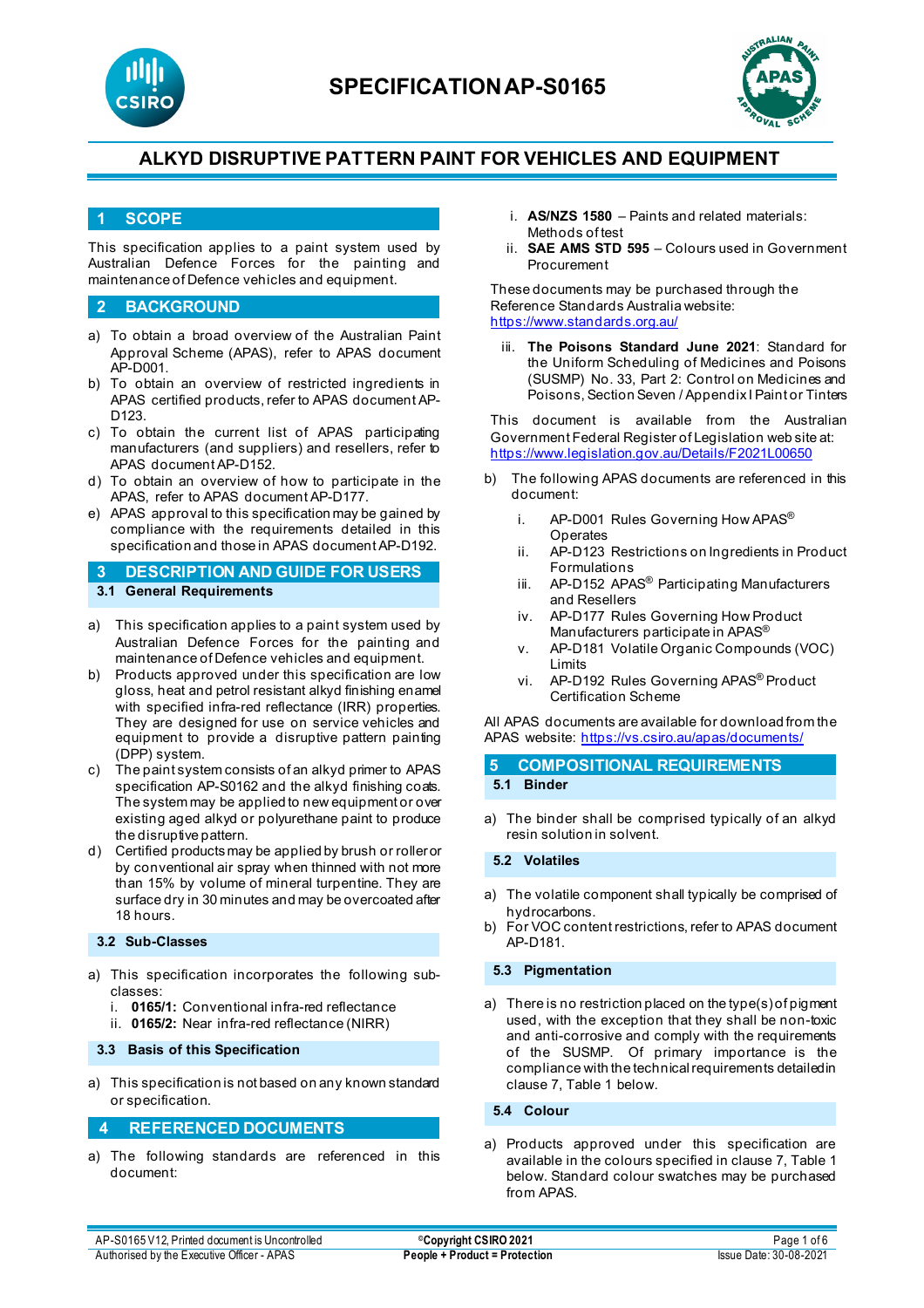



## **6 PRODUCT APPROVAL REQUIREMENTS**

### **6.1 General Requirements**

a) The product and its application for approval shall comply with the relevant requirements of APAS document AP-D192 during the life of the approval.

#### **6.2 Technical Requirements**

- a) The product shall comply with **all** the requirements of clause 7, Table 1 and clause 8, Table 2 below.
- b) Subject to compliance with all the requirements of this specification, the level of Approval appropriate to the application shall be given to the system.

#### **6.3 Health and Safety Requirements**

- a) The manufacturer's Safety Data Sheet (SDS) must be studied closely prior to using the product and complied with during use of the product.
- b) Since the paint contains a hydrocarbon solvent, the paint is flammable and should be stored away from all sources of heat or ignition. Containers should be resealed immediately after use and good ventilation provided during use to minimise the risk of fire or explosion and the long-term toxic effects of absorption of the vapour into the lungs.
- c) Care should be taken to avoid contact with the skin by the use of protective clothing and barrier cream. All pumping equipment should be adequately earthed. A full-face air fed respirator should be used when spraying
- d) Products intended for sale in Australia shall comply with all the requirements of the SUSMP. Products intended for sale in other countries shall comply with all local WHS and environmental requirements.
- e) The product shall comply with all requirements of clause 6.3 and 6.4 of APAS document AP-D192.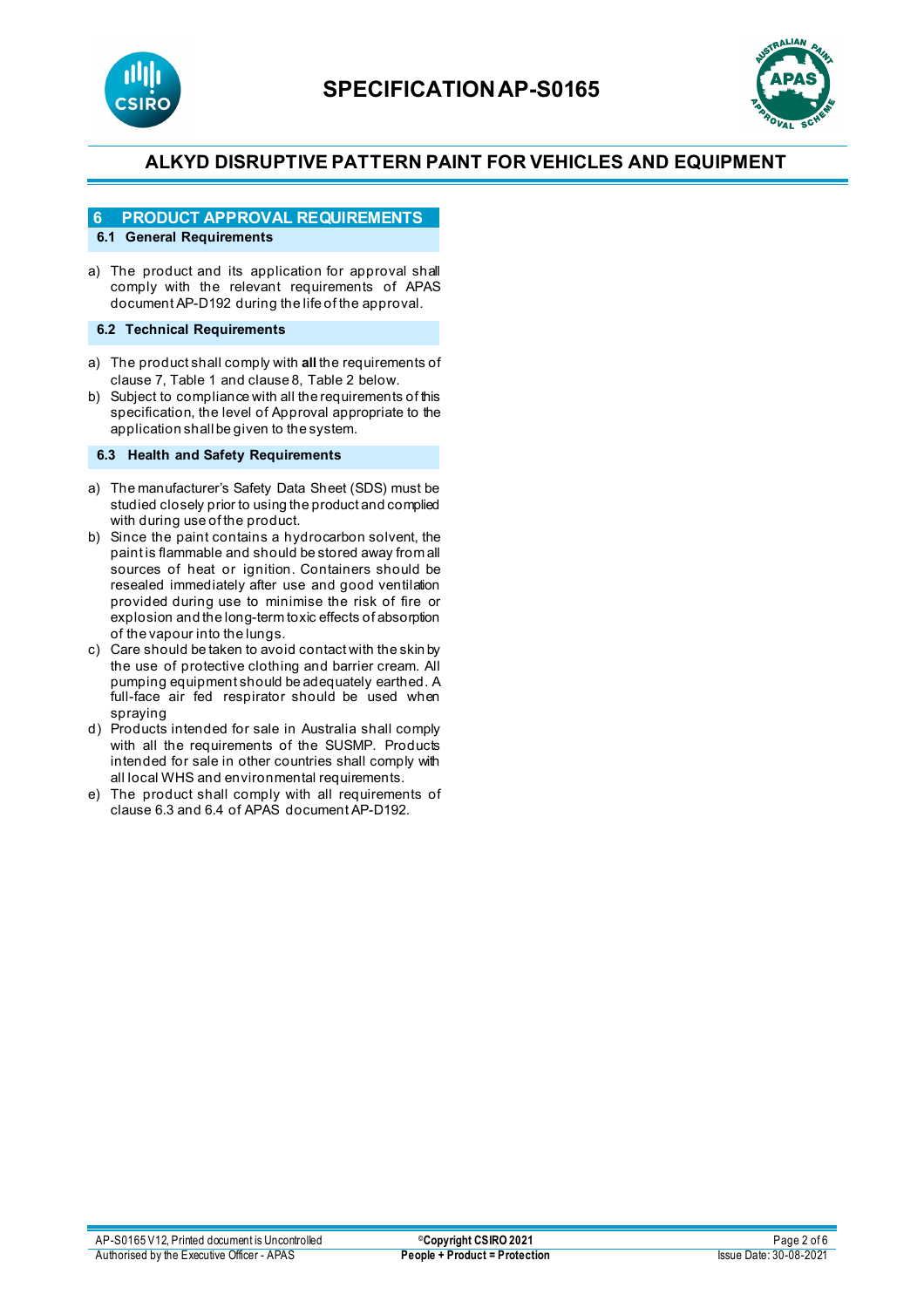



## **7 TABLE 1: PERFORMANCE PROPERTIES**

| <b>TEST</b>                                                                                           | <b>AS/NZS</b><br>1580<br><b>METHOD</b> | <b>REQUIREMENTS</b>                                                                                                                                                                                                                                                                                                                  |
|-------------------------------------------------------------------------------------------------------|----------------------------------------|--------------------------------------------------------------------------------------------------------------------------------------------------------------------------------------------------------------------------------------------------------------------------------------------------------------------------------------|
| <b>Wet Paint Properties</b>                                                                           |                                        |                                                                                                                                                                                                                                                                                                                                      |
| Preliminary Examination                                                                               | 103.1                                  | To be readily reincorporated. Shall be free of coarse particles, gel and<br>foreign matter.                                                                                                                                                                                                                                          |
| <b>Fineness of Grind</b>                                                                              | 204.1                                  | Maximum 25µm.                                                                                                                                                                                                                                                                                                                        |
| Viscosity                                                                                             | 214.x                                  | To be recorded.                                                                                                                                                                                                                                                                                                                      |
| <b>Application Properties</b><br>- Brushing<br>- Rolling<br>- Spraying                                | 205.1<br>205.3<br>205.2                | Shall show satisfactory application properties and the dry film shall be<br>free of defects.<br>For spray application, after thinning with no more than 15% mineral<br>turpentine, it shall be readily applied and shall produce a uniform film<br>free of defects.                                                                  |
| Recoating Properties                                                                                  | 404.1                                  | Using methods 205.1, 205.2 or 205.3, apply the paint in successive<br>coats allowing 16 hours between coats. There shall be no working up<br>of the previous coat or development of other film defects during<br>application or drying.<br>Unless otherwise stated, the paint shall be applied at 20 - 30 $\mu$ m dry<br>film build. |
| Reincorporation after Storage                                                                         | 211.2                                  | To comply with all the preceding requirements after 12 months<br>storage at ambient temperature.                                                                                                                                                                                                                                     |
| Degree of Setting                                                                                     | 211.1                                  | Settling shall not fall below 6.                                                                                                                                                                                                                                                                                                     |
| Spray Application of Aged Sample                                                                      | 205.2                                  | In addition, the use of spray application shall produce a uniform finish<br>typical of the product type.<br>Unless otherwise stated, the paint shall be applied at 20 - 30 $\mu$ m dry<br>film build.                                                                                                                                |
| <b>VOC Content</b>                                                                                    | <b>APAS</b><br>AP-D181                 | Refer to APAS document AP-D181 for method and limits.<br>If the APAS specification is not listed on AP-D181, a declaration of<br>VOC content is still required.                                                                                                                                                                      |
| Dry Film Properties (Unless otherwise stated, the paint shall be applied at 20 - 30 umdry film build) |                                        |                                                                                                                                                                                                                                                                                                                                      |
| Finish                                                                                                | 603.1                                  | One coat applied by brush to a sealed card shall give a smooth film of<br>uniform appearance with only slight brush marks.                                                                                                                                                                                                           |
| Surface Dry Condition                                                                                 | 401.1                                  | Maximum 30 minutes.                                                                                                                                                                                                                                                                                                                  |
| Hard Dry Condition (Mechanical<br>Thumb Test)                                                         | 401.6                                  | After 4 hours drying underlaboratory routine conditions, the film shall<br>not be marked.                                                                                                                                                                                                                                            |
| Dry Hiding Power (Contrast Ratio)                                                                     | 213.2                                  | Not less than 98% at 16m <sup>2</sup> /L.                                                                                                                                                                                                                                                                                            |
| AP-S0165 V12, Printed document is Uncontrolled                                                        |                                        | Page 3 of 6<br><sup>©</sup> Copyright CSIRO 2021                                                                                                                                                                                                                                                                                     |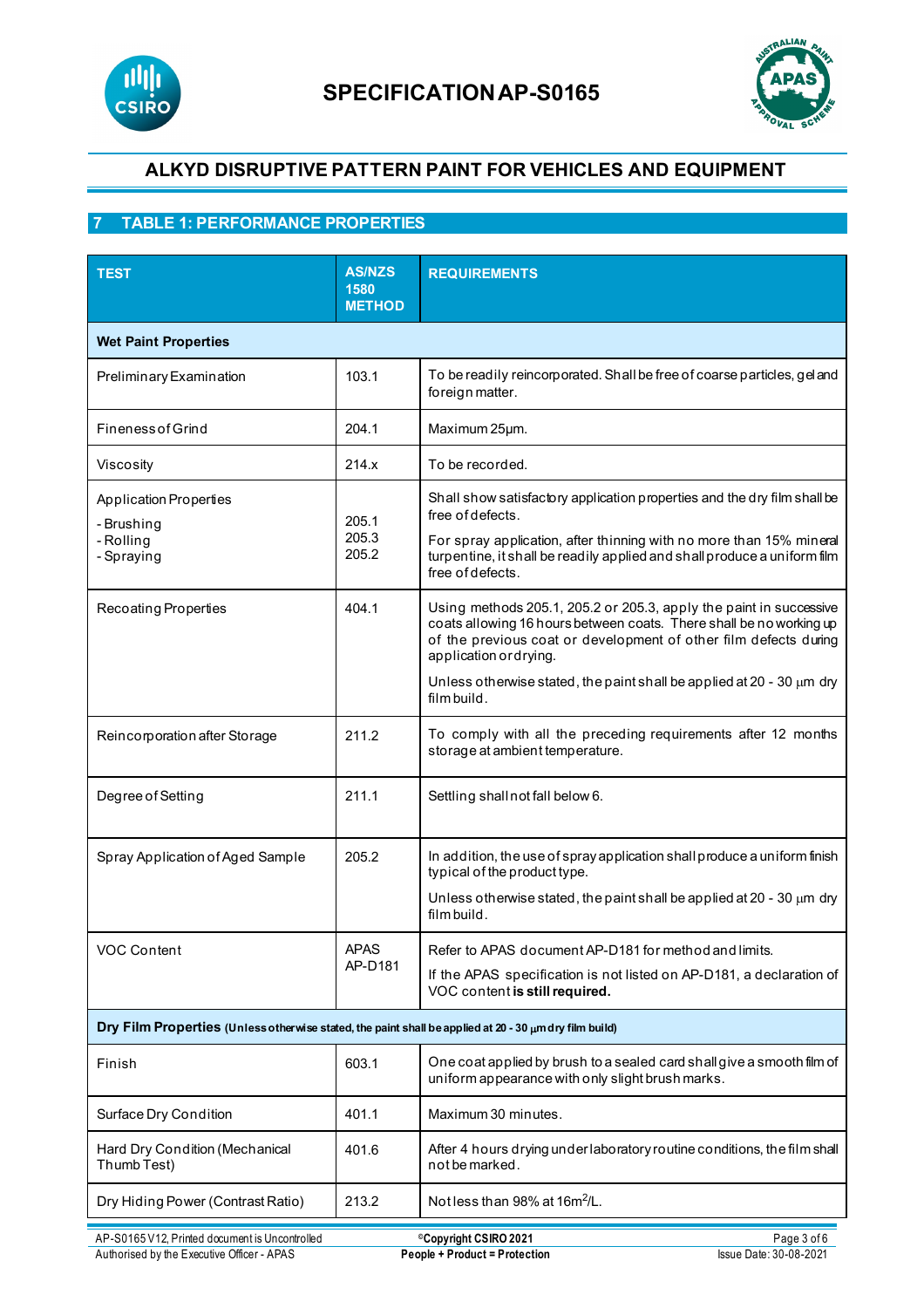



| <b>TEST</b>                                   | <b>AS/NZS</b><br>1580<br><b>METHOD</b> | <b>REQUIREMENTS</b>                                                                                                                                                                                                                                                                                                                                                                                                   |
|-----------------------------------------------|----------------------------------------|-----------------------------------------------------------------------------------------------------------------------------------------------------------------------------------------------------------------------------------------------------------------------------------------------------------------------------------------------------------------------------------------------------------------------|
|                                               |                                        | Dry Film Properties (Unless otherwise stated, the paint shall be applied at 20 - 30 um dry film build) Cont.,                                                                                                                                                                                                                                                                                                         |
| Colour - Visual comparison                    | 601.1                                  | Close visual match to the stand ard under D65 illumination.<br><b>SAE AMS STD 595 colour references:</b><br>Olive Drab: 34088<br>Camouflage Tan: 30219<br>Black: 37038<br>Pilbara Brown: 30109<br>Refer to clause 5.4 above for source of colour standards.                                                                                                                                                           |
| Instrumental Colour Difference                |                                        | Colour difference less than 2.5 CIE units from standard except for<br>Olive Drab-less than 1.5 CIE units.                                                                                                                                                                                                                                                                                                             |
| Specular Gloss (60°)                          | 602.2                                  | $7 - 10$ GU at 60 $^{\circ}$ .                                                                                                                                                                                                                                                                                                                                                                                        |
| Infra-red Reflectance                         | Clause 8.<br>Table 2                   | Refer to clause 8, Table 2.<br>reflectance<br>Infra-red<br>employ<br>measurement<br>may<br>any<br>spectrophotometer capable of measuring reflectance at 800 nm.                                                                                                                                                                                                                                                       |
| <b>Bend Test</b>                              | 402.1                                  | After air drying for seven days, the film shall show no sign of cracking<br>or loss of adhesion after bending round a 6 mm mandrel.                                                                                                                                                                                                                                                                                   |
| <b>Scratch Resistance</b>                     | 403.1                                  | After air drying for seven days, the needle shall not penetrate through<br>to the underlying metal under a load of 800g.                                                                                                                                                                                                                                                                                              |
| Resistance to Impact - Falling Weight<br>Test | 406.1                                  | After air drying for seven days, the film shall be subjected to both a<br>direct and reverse impact of 4.5 joules. There shall be no cracking,<br>flaking or loss of adhesion.                                                                                                                                                                                                                                        |
| Resistance to Natural Weathering              | 457.1                                  | No integrity failure after 12 months exposure at 45°N at a temperate<br>site and the ratings for change in gloss, discolouration, colour change<br>and chalking shall not exceed 1.<br>Infra-Red Reflectance shall not decrease by more than 5% of the<br>initial IR reflectance.<br>Infra-red<br>reflectance<br>measurement<br>employ<br>may<br>any<br>spectrophotometer capable of measuring reflectance at 800 nm. |
| Resistance to Accelerated Weathering          | 483.2                                  | No integrity failure after 500 hours and the ratings for change in gloss,<br>discolouration, colour change and chalking shall not exceed 1.<br>Infra-Red Reflectance shall not decrease by more than 5% of the<br>initial IR reflectance.<br>reflectance<br>Infra-red<br>measurement<br>employ<br>may<br>any<br>spectrophotometer capable of measuring reflectance at 800 nm.                                         |
| Adhesion                                      | 408.4                                  | Crosshatch adhesion result $\leq$ 2.                                                                                                                                                                                                                                                                                                                                                                                  |
| <b>Water Resistance</b>                       | 455.1                                  | After air drying for seven days, a panel immersed in distilled water for<br>seven days then removed and allowed to dry for 18 hours shall show<br>no defects and appear identical to an un-immersed panel similarly<br>prepared.                                                                                                                                                                                      |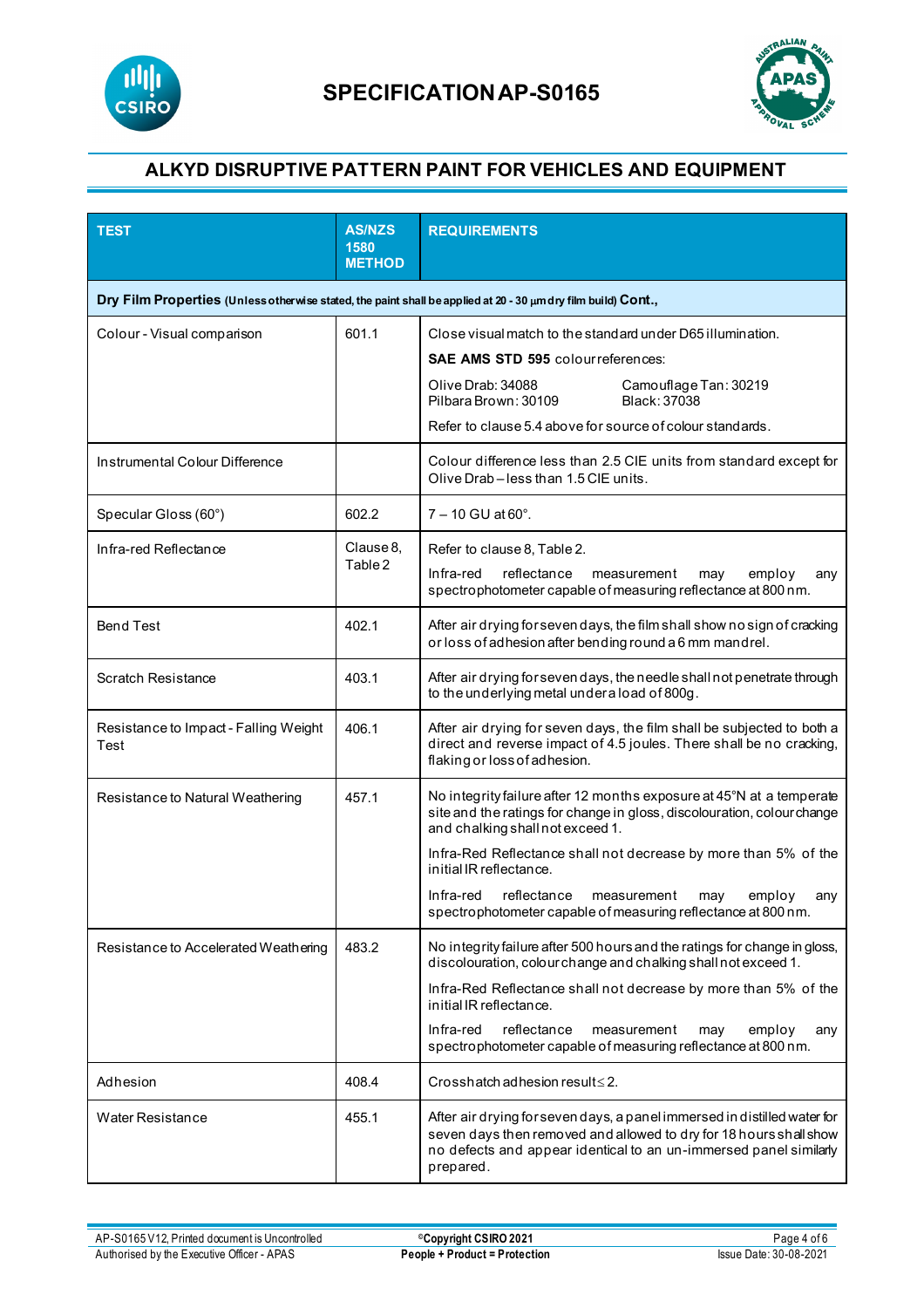



| <b>TEST</b>                                                                                                        | <b>AS/NZS</b><br>1580<br><b>METHOD</b> | <b>REQUIREMENTS</b>                                                                                                                                                                                                                             |  |
|--------------------------------------------------------------------------------------------------------------------|----------------------------------------|-------------------------------------------------------------------------------------------------------------------------------------------------------------------------------------------------------------------------------------------------|--|
| Dry Film Properties (Unless otherwise stated, the paint shall be applied at 20 - 30 $\mu$ m dry film build) Cont., |                                        |                                                                                                                                                                                                                                                 |  |
| Mineral Oil Resistance                                                                                             | 454.1                                  | After air drying for seven days, a panel immersed in mineral oil at $50^{\circ}$ C<br>$\pm$ 2°C for seven days then removed and wiped free of oil, shall show<br>no defects and appear identical to an un-immersed panel similarly<br>prepared. |  |
| Petroleum Spirit Resistance                                                                                        | 453.1                                  | After air drying for seven days, a panel immersed in petroleum spirit<br>for seven days then removed, dried and examined, shall show no<br>defects and appear identical to an un-immersed panel similarly<br>prepared.                          |  |
| <b>Heat Resistance</b>                                                                                             | 407.1                                  | After air drying for seven days, a panel subjected to a temperature of<br>100 $\degree$ C $\pm$ 3 $\degree$ C for 24 hrs shall show no significant change in colour or<br>gloss, cracking or loss of adhesion.                                  |  |

## **8 TABLE 2: INFRA-RED REFLECTANCE REQUIREMENTS**

|                  | <b>Conventional IR</b><br>Sub-class 0165/1only | <b>NIRR</b><br>Sub-class 0165/2 only |
|------------------|------------------------------------------------|--------------------------------------|
| Camouflage Green | 40-50%                                         | $>60\%$                              |
| Camouflage Tan   | 20-30%                                         | >70%                                 |
| Pilbara Brown    | 20-30%                                         | >70%                                 |
| <b>Black</b>     | $< 10\%$                                       | >65%                                 |